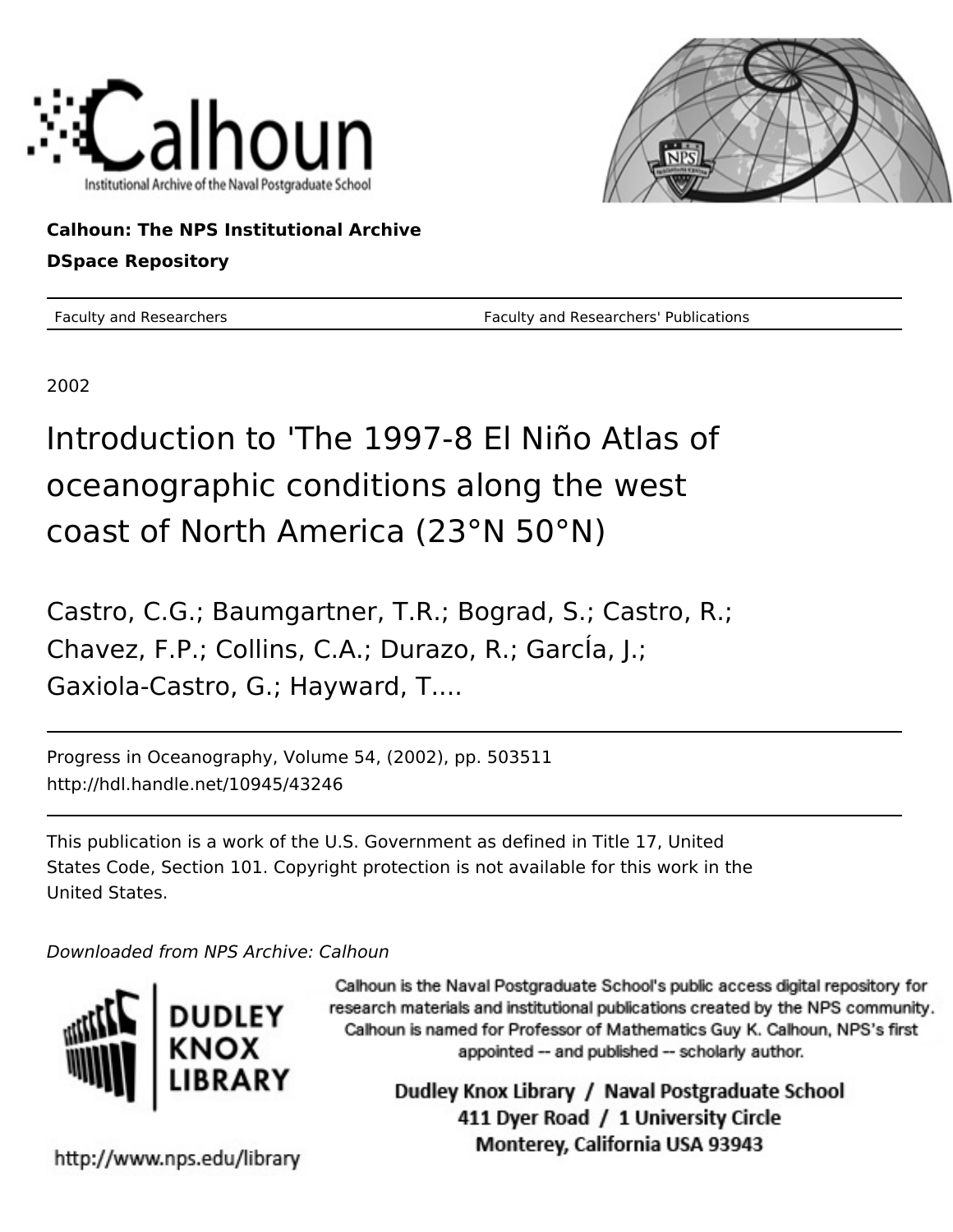

Progress in Oceanography 54 (2002) 503–511

# **Progress in** Oceanography

www.elsevier.com/locate/pocean

# Introduction to 'The 1997–8 El Niño Atlas of oceanographic conditions along the west coast of North America (23°N– 50°N)'

C.G. Castro a,b,\*, T.R. Baumgartner c,d, S. Bograd <sup>e</sup>, R. Castro f, F.P. Chavez <sup>b</sup>, C.A. Collins<sup>a</sup>, R. Durazo<sup>a</sup>, J. García<sup>c</sup>, G. Gaxiola-Castro<sup>c</sup>, T. Hayward<sup>d</sup>, A. Huyer <sup>g</sup>, R. Lynn <sup>h</sup>, A.S. Mascarenhas <sup>f</sup>, M.R.D. Robert <sup>i</sup>, R.L. Smith <sup>g</sup>, P.A. Wheeler<sup>g</sup>, F.A. Whitney<sup>i</sup>

<sup>a</sup> *Department of Oceanography, Naval Postgraduate School, 833 Dyer Road, Rm 328, Monterey, CA 93943-5122, USA* <sup>b</sup> *Monterey Bay Aquarium Research Institute, 7700 Sandholdt Road, Moss Landing, CA 95039, USA*

<sup>c</sup> *Centro de Investigacio´n Cientı´fica y Educacio´n Superior de Ensenada, PO Box 2832, Ensenada, BC, Mexico*

<sup>d</sup> *Marine Life Research Group, Scripps Institution of Oceanography, University of California, San Diego, CA 92093-0227, USA*

<sup>e</sup> *Pacific Fisheries Environmental Laboratory, NOAA NMFS, 1352 Lighthouse Avenue, Pacific Grove, CA 93950-2097, USA*

<sup>f</sup> *Facultad de Ciencias Marinas, Universidad Auto´noma de Baja California, PO Box 453, Ensenada, BC, Mexico*

<sup>g</sup> *College of Oceanic and Atmospheric Sciences, Oregon State University, Corvallis, OR 97331-5503, USA*

<sup>h</sup> *NOAA, National Marine Fisheries Service, La Jolla, CA 92038-0271, USA*

<sup>i</sup> *Institute of Ocean Sciences, PO Box 6000, Sidney, BC V8L 4B2, Canada*

#### **Abstract**

Hydrographic data collected along the West Coast of North America between January 1997 and January 1999 have been compiled into a web-based Atlas of the 1997–8 El Niño event. This paper discusses the organization of the Atlas, describes the data that were incorporated into the Atlas and explains how vertical and horizontal distributions for the different properties were constructed. Examples of figures from the Atlas are shown. © 2002 Elsevier Science Ltd. All rights reserved.

#### **Contents**

<sup>∗</sup> Corresponding author. Tel.: +1-831-775-1709; fax: +1-831-775-1620. *E-mail address:* chfr@mbari.org (C.G. Castro).

0079-6611/02/\$ - see front matter 2002 Elsevier Science Ltd. All rights reserved. PII: S0079-6611(02)00066-6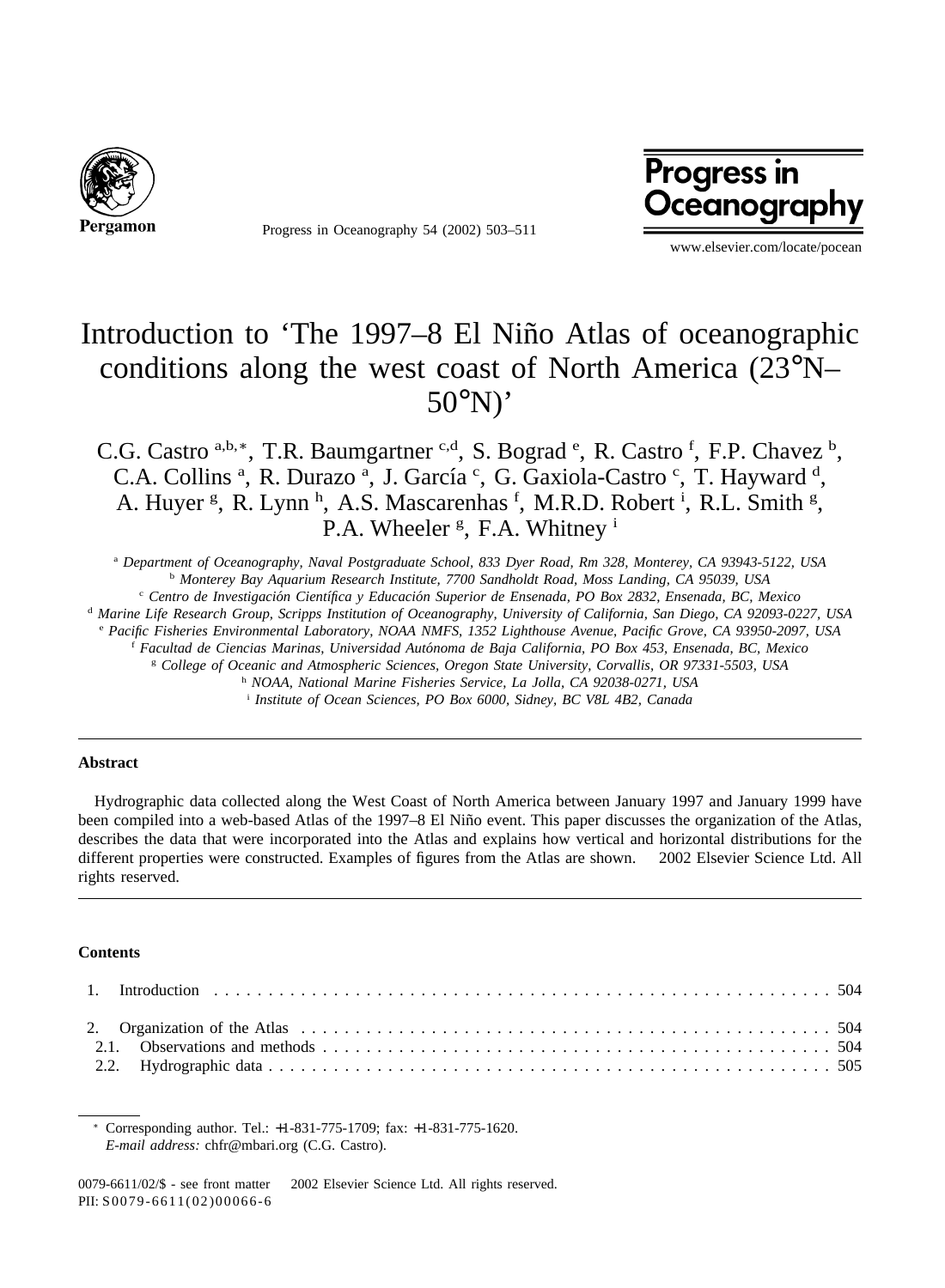| 2.5. Horizontal distributions experiences in the server in the server in the server in the server in the server in the server in the server in the server in the server in the server in the server in the server in the serve |  |
|--------------------------------------------------------------------------------------------------------------------------------------------------------------------------------------------------------------------------------|--|
|                                                                                                                                                                                                                                |  |

# **1. Introduction**

The effects of the 1997–8 El Niño along the West Coast of North America were extensively documented by a series of regional oceanographic programs ranging in their geographical coverage from Baja California to British Columbia. Analysis of the evolution of the event and its biogeochemical consequences for subregions have been the subjects of the previous manuscripts of this issue. The available shipboard hydrographic data have also been assembled into an Atlas. The sections and charts in the Atlas use a common scale, contour interval and shading and were constructed with a single contour package. The Atlas can be downloaded or viewed at http://www. mbari. org/bog/atlas/. A copy may also be obtained from the Defense Technical Information Center (Castro et al., 2002). It is hoped that the papers in this volume, combined with readily available data and charts from the Atlas, will stimulate additional studies of the 1997–8 El Niño, e.g. assimilation of hydrographic, nutrient and chlorophyll data into numerical ocean models.

The objective of this paper is to describe the preparation and organization of the Atlas, and to facilitate its use by on-line viewers. An outline of the Atlas is given. Sampling methods are described. The spatial and temporal coverage of hydrographic data is provided. Samples of vertical sections and horizontal charts from the Atlas are shown.

# **2. Organization of the Atlas**

### *2.1. Observations and methods*

The Atlas is based upon shipboard hydrographic data collected by the authors' institutions along the west coast of North America, from Baja California to British Columbia, between January 1997 and January 1999. The locations of the stations are shown in Fig. 1. Most stations fall along 25 coastal sections. Between 25°N and 37°N, these sections were along sampling lines established by the California Cooperative Fisheries Investigations (CalCOFI) in 1950. Off Oregon and British Columbia, the sampling sections are those that were begun by regional programs in the late 1950s and early 1960s. Those sections sampled with the highest frequency are referred to as cardinal lines and are shown as solid dots in Fig. 1. The cardinal lines include four CalCOFI lines, 120, 90, 80, 67, which range from Guerrero Negro  $(-28°N)$  to Monterey (~37°N). Additional cardinal lines are line Glf at the entrance to the Gulf of California, COC line off Eureka (~38°N), CR line off Crescent City (~42°N), NH line off Newport (~45°N) and line P off Vancouver Island (~49°N).

The dates when these sections were sampled are shown in Table 1. Line 90 and line P were sampled 13 times; line 67, 11 times; line 80 and NH line, nine times; and CR line off Crescent City four times. The section at the entrance to the Gulf of California and the section off Eureka were occupied only three times. The sampling methods for each institution have been described in individual manuscripts of this issue (Durazo & Baumgartner, 2002; Lynn & Bograd, 2002; Collins et al., 2002; Chavez et al., 2002; Huyer, Smith, & Fleischbein, 2002; Corwith & Wheeler, 2002; Whitney & Welch, 2002). Table 2 summarizes measurement and sampling protocols for the different subregions.

504 *C.G. Castro et al. / Progress in Oceanography 54 (2002) 503–511*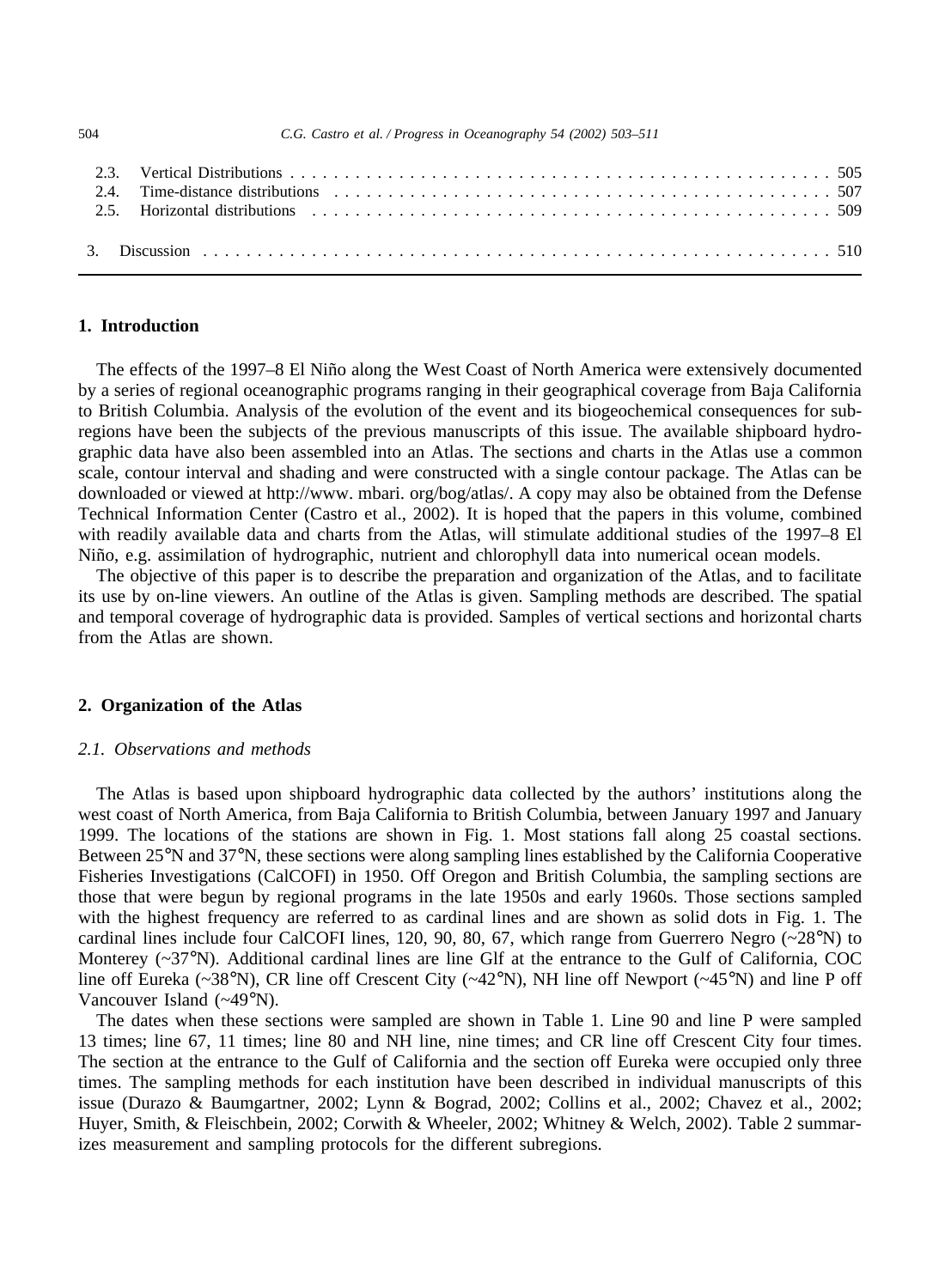

Fig. 1. Station positions. Cardinal lines are indicated by solid circles. Isobaths correspond to 100, and 1000 m.

# *2.2. Hydrographic data*

All hydrographic data for the cardinal lines can be downloaded from the Atlas web site. The data are organized by sections (Fig. 1). For each section, there are two types of files, CTD and BOTTLE, which correspond to CTD profile and rosette bottle data for all stations along the section. The format for these data is tab delimited ASCII. The files are self-explanatory: one column is written for each parameter. Detailed explanations of the files can be found under 'CTD file format' and 'BOTTLE file format' in this section of the Atlas.

### *2.3. Vertical Distributions*

Vertical distributions of temperature, salinity, density anomaly, nutrients and chlorophyll for the cardinal lines are presented. Sections of temperature, salinity, and density anomaly extend to 500 dbar pressure. For nutrients (nitrate, phosphate, silicate and nitrite) and chlorophyll, the sections extend to 150, 200 or 500 dbar depending upon the location of the section. The aspect ratio is the same for all sections. For this reason, the line P section extends only 700 km from shore (to station P15). Sections were contoured using the kriging option of Surface Mapping System® version 6.0.3 (Golden Software, 1995).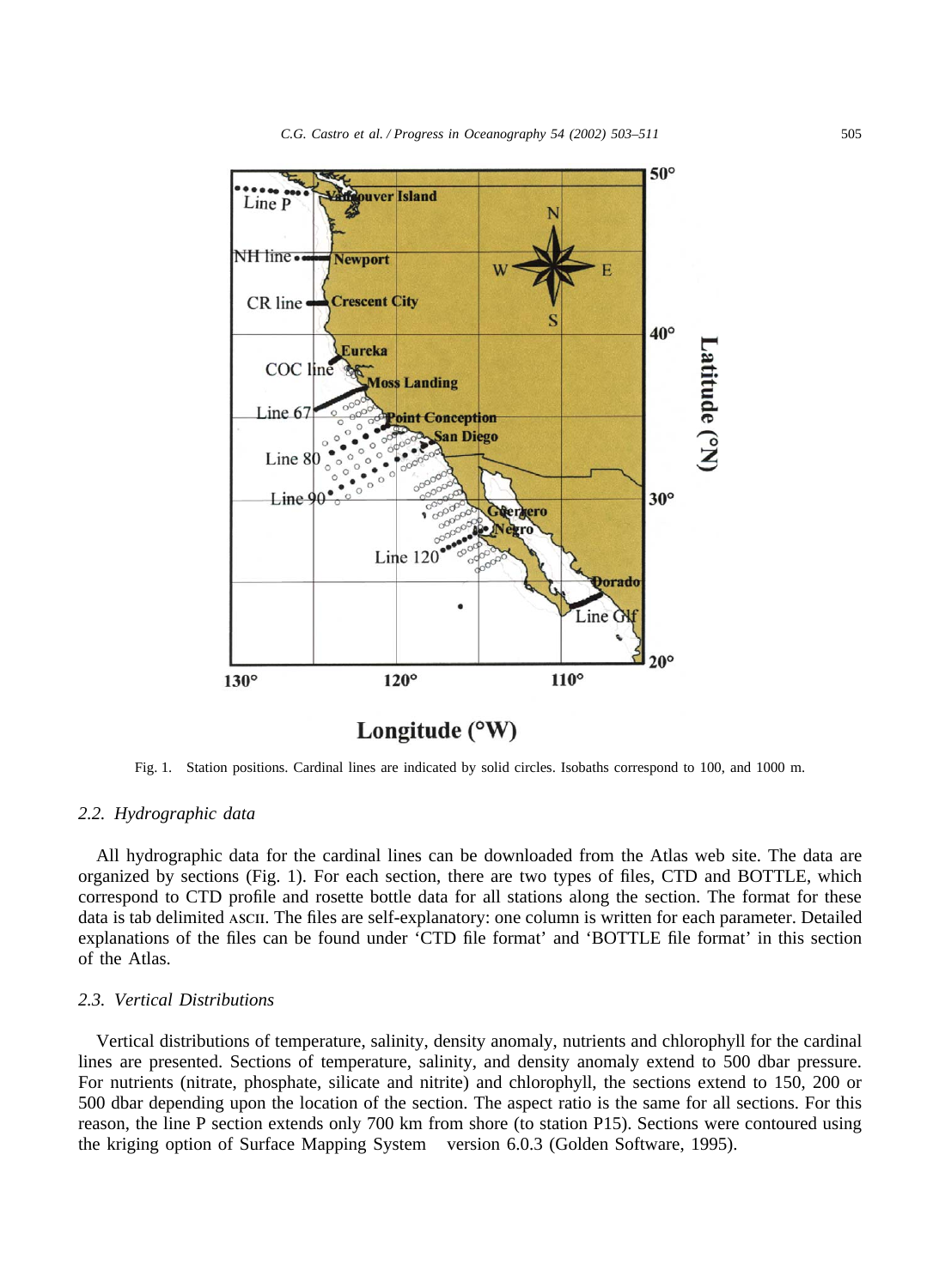| <b>Table</b>                      |              | the Gulf of California, the COC line i<br>Sampling dates for the most frequent |                   | ly sampled sections. Lines 120, 80, 90, 67, NH and P are the cardinal lines shown in Fig. 1. Line GIf is across the entrance to<br>is about 38°N and the CR line is about 42°N |                            |                            |             |             |             |                            |
|-----------------------------------|--------------|--------------------------------------------------------------------------------|-------------------|--------------------------------------------------------------------------------------------------------------------------------------------------------------------------------|----------------------------|----------------------------|-------------|-------------|-------------|----------------------------|
| Date                              |              | Line Glf                                                                       | 120<br>Line       | Line 80                                                                                                                                                                        | Line 90                    | Line $67$                  | COC Line    | CR Line     | NH Line     | Line P                     |
| Feb                               | 1997         |                                                                                |                   | 02/10-02/11                                                                                                                                                                    | 02/02-02/05                | 02/23-02/24                |             |             |             | 02/13-02/19                |
|                                   | 1997<br>1997 |                                                                                |                   | 03/14-03/15<br>04/15-04/17                                                                                                                                                     | 03/14-03/15<br>04/06-04/09 | 03/06-03/07                |             |             |             | 02/26-02/28                |
|                                   | 1997<br>1997 |                                                                                |                   |                                                                                                                                                                                |                            | 06/02-06/05                |             |             |             | 06/05/-06/12               |
|                                   | 1997<br>1997 |                                                                                |                   | 07/13-07/14                                                                                                                                                                    | 07/05-07/08                | 07/26-07/28                |             |             | 07/28-07/30 | 08/21-09/02                |
|                                   | 1997         |                                                                                |                   |                                                                                                                                                                                | 09/24-09/26                | 09/12-09/14                |             |             | 09/19-09/20 | 09/15-09/17                |
|                                   | 1997<br>1997 | 11/19-11/20                                                                    | $-10/02$<br>10/01 | 10/02-10/04                                                                                                                                                                    |                            | 11/08-11/09<br>10/11-10/13 | 11/19-11/20 | 11/21       | 11/15-11/16 | 10/24-10/27                |
|                                   | 1997         |                                                                                |                   |                                                                                                                                                                                | 12/14-12/15                |                            |             |             |             | 12/01-12/03                |
|                                   | 1998         |                                                                                |                   |                                                                                                                                                                                | 01/27-01/29                | $01/21 - 01/23$            |             |             |             | 01/19-01/21                |
|                                   | 8661         |                                                                                | 02/08-02/09       | 02/06-02/09                                                                                                                                                                    | 03/12-03/14                | 03/21-03/23                |             |             | 02/01-02/02 | 02/20-02/25<br>03/04-03/05 |
|                                   | 1998         |                                                                                |                   | 04/15-04/16                                                                                                                                                                    | 04/06-04/09                | 04/14-04/16                | 04/07-04/08 | 04/09-04/10 | 04/04-04/05 | 04/08-04/10                |
|                                   | 1998         | 05/28-05/30                                                                    |                   |                                                                                                                                                                                | 05/17-05/19                | 05/09-05/12                |             |             |             |                            |
|                                   | 8661<br>8661 |                                                                                |                   |                                                                                                                                                                                | 06/18-06/20                |                            |             |             | 06/03       | 06/04-06/10                |
|                                   | 1998         | 08/02-08/04                                                                    | 07/25-07/26       | 07/21-07/22                                                                                                                                                                    | 07/13-07/15<br>08/13-08/15 | 07/02-07/02<br>08/22-08/24 | 08/11       | 08/09       | 08/06-08/07 | 08/27-09/01                |
|                                   | 1998<br>1998 |                                                                                | 10/27-10/29       | 09/25-09/26                                                                                                                                                                    | 09/17-09/19<br>10/17-10/19 |                            |             |             | 09/24-09/25 | 09/08-09/18                |
| A FATE E SA SOLA E FATE E SA SOLA | 1998<br>1998 |                                                                                |                   |                                                                                                                                                                                | 12/11–12/13<br>1/19-11/21  | 11/06-11/09                |             | 11/18-11/19 | 11/16-11/17 |                            |

506 *C.G. Castro et al. / Progress in Oceanography 54 (2002) 503–511*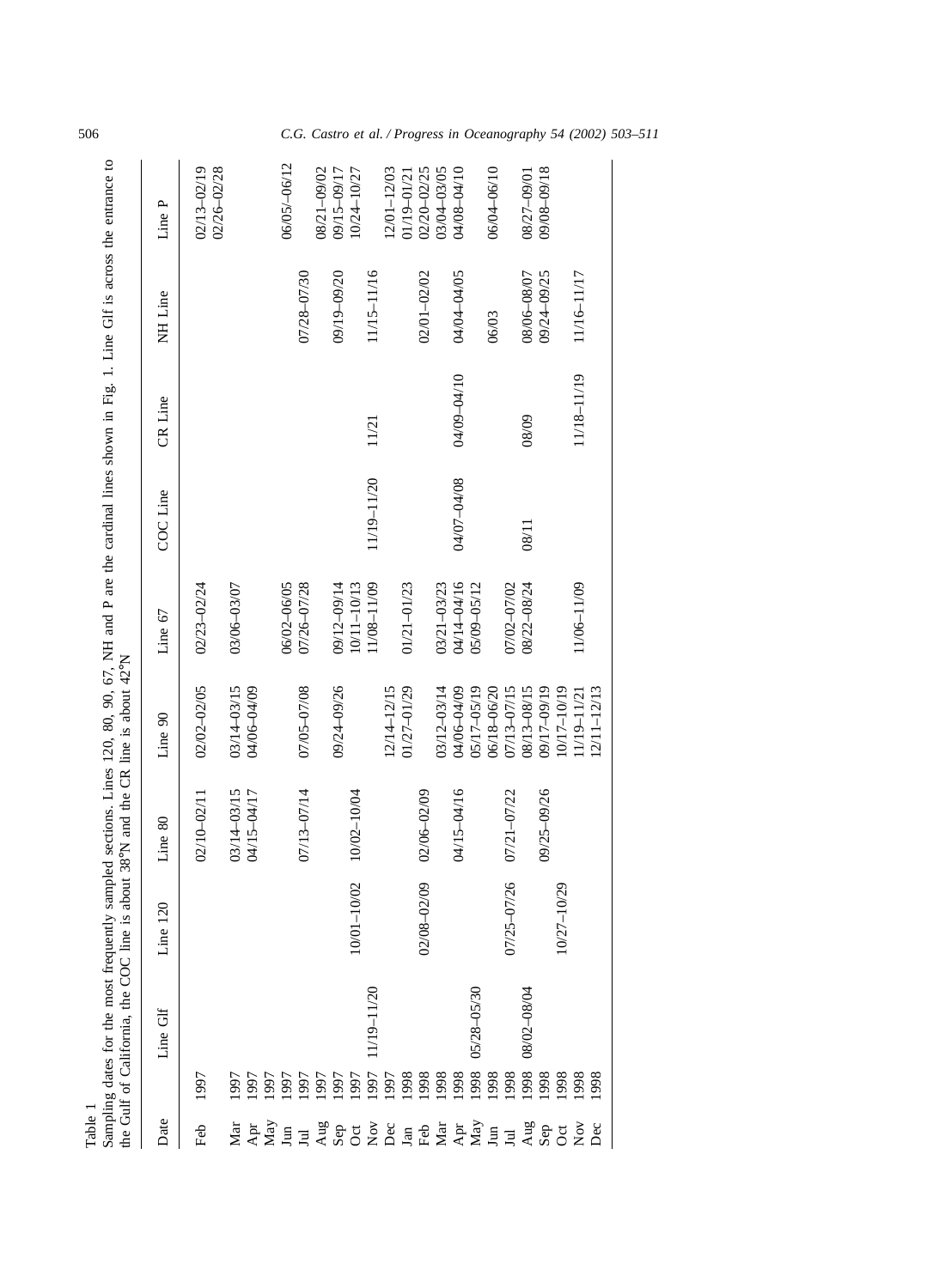| Table 2          |  |
|------------------|--|
| Sampling methods |  |

| Parameter                         | Sub-region     | Sensor or Analytical procedure                                                                                   | Reference                                    |
|-----------------------------------|----------------|------------------------------------------------------------------------------------------------------------------|----------------------------------------------|
| Salinity-temperature-<br>pressure | Line Glf       | SeaBird 911 Plus <sup>TM</sup> CTD — rosette package                                                             |                                              |
|                                   | Line $120$     | SeaBird 911 Plus <sup>TM</sup> CTD — rosette package                                                             |                                              |
|                                   | Line $90 & 80$ | SeaBird 911 Plus <sup>™</sup> CTD — rosette package                                                              |                                              |
|                                   | Line 67        | SeaBird 911 Plus <sup>TM</sup> CTD — rosette package                                                             |                                              |
|                                   | lines          | COC, CR and NH SeaBird 911 Plus™ CTD — rosette package                                                           |                                              |
|                                   | Line P         | SeaBird CTD — rosette package                                                                                    |                                              |
| <b>Nutrients</b>                  | Line $120$     | FIA <sup>a</sup> with a QuickChem 8000                                                                           | Carranza, et al. (1999)                      |
|                                   | Line $90 & 80$ | SFA <sup>b</sup> with a Technicon AA II autoanalyzer                                                             | Atlas, Hager, Gordon, & Park.<br>(1971)      |
|                                   | Line 67        | SFA with an Alpkem RFA-300                                                                                       | Sakamoto, Friederich and<br>Codispoti (1990) |
|                                   |                | COC, CR and NH SFA with a Technicon AA II autoanalyzer                                                           | Gordon, Jennings, Ross and                   |
|                                   | lines          | (September 1997 and April 1998)                                                                                  | Krest (1995)                                 |
|                                   |                | SFA with an Alpkem RFA-300 (August 1998 and<br>November 1998)                                                    |                                              |
|                                   | Line P         | SFA with a Technicon AA II autoanalyzer                                                                          | Barwell-Clarke & Whitney<br>(1996)           |
| Chlorophyll a                     | Line $120$     | Extraction with 90% acetone and fluorometry with a Venrick & Hayward (1984)<br>Turner Designs <sup>TM</sup> 10   |                                              |
|                                   | Line $90 & 80$ | Extraction with 90% acetone and fluorometry with a Venrick & Hayward, 1984<br>Turner Designs <sup>TM</sup> 10    |                                              |
|                                   | Line 67        | Extraction with 90% acetone and fluorometry with a Venrick & Hayward (1984)<br>Turner Designs <sup>TM</sup> 10   |                                              |
|                                   | COC, CR and NH | Extraction with 95% methanol and fluorometry with Parsons, Maita, & Lalli (1984)                                 |                                              |
|                                   | lines          | a Turner Designs <sup>™</sup> 10                                                                                 |                                              |
|                                   | Line P         | Extraction with 90% acetone and fluorometry with a Strickland & Parsons (1968)<br>Turner Designs <sup>™</sup> 10 |                                              |

<sup>a</sup> Flow injection analysis

**b** Segmented flow analysis

Fig. 2 shows an example of the vertical distributions of temperature, nitrate and chlorophyll in January 1998 along CalCOFI line 67 (off Moss Landing, California). This corresponded to the extreme El Nin˜o conditions observed for this section (Collins et al., 2002). Waters warmer than 14°C occupied the upper 80 dbar of the water column and between 250 km and 50 km isotherms tilted down toward the coast. Nitrate distributions were similar to the temperature distribution, with nitrate levels lower than  $1 \mu \text{mol}/l$ in the upper 80 dbar along the entire section. Chlorophyll levels were also low with maximum values of 0. 5 mg/m<sup>3</sup>.

# *2.4. Time-distance distributions*

Temporal variation of hydrographic properties as a function of distance from shore are shown for three depths  $(0, 100, 300 \text{ m})$  and three isopycnals  $(25.8, 26.2, \text{ and } 26.6 \text{ kg/m}^3)$  between January 1997 and January 1999. These time–distance figures were completed for five sections: Lines 90, 80, 67, NH and P. Variables include temperature, salinity, density, nitrate, phosphate, silicate, nitrite, chlorophyll and pressure.

Fig. 3 is a sample of these time–distance figures, illustrating the temporal evolution of the pressure of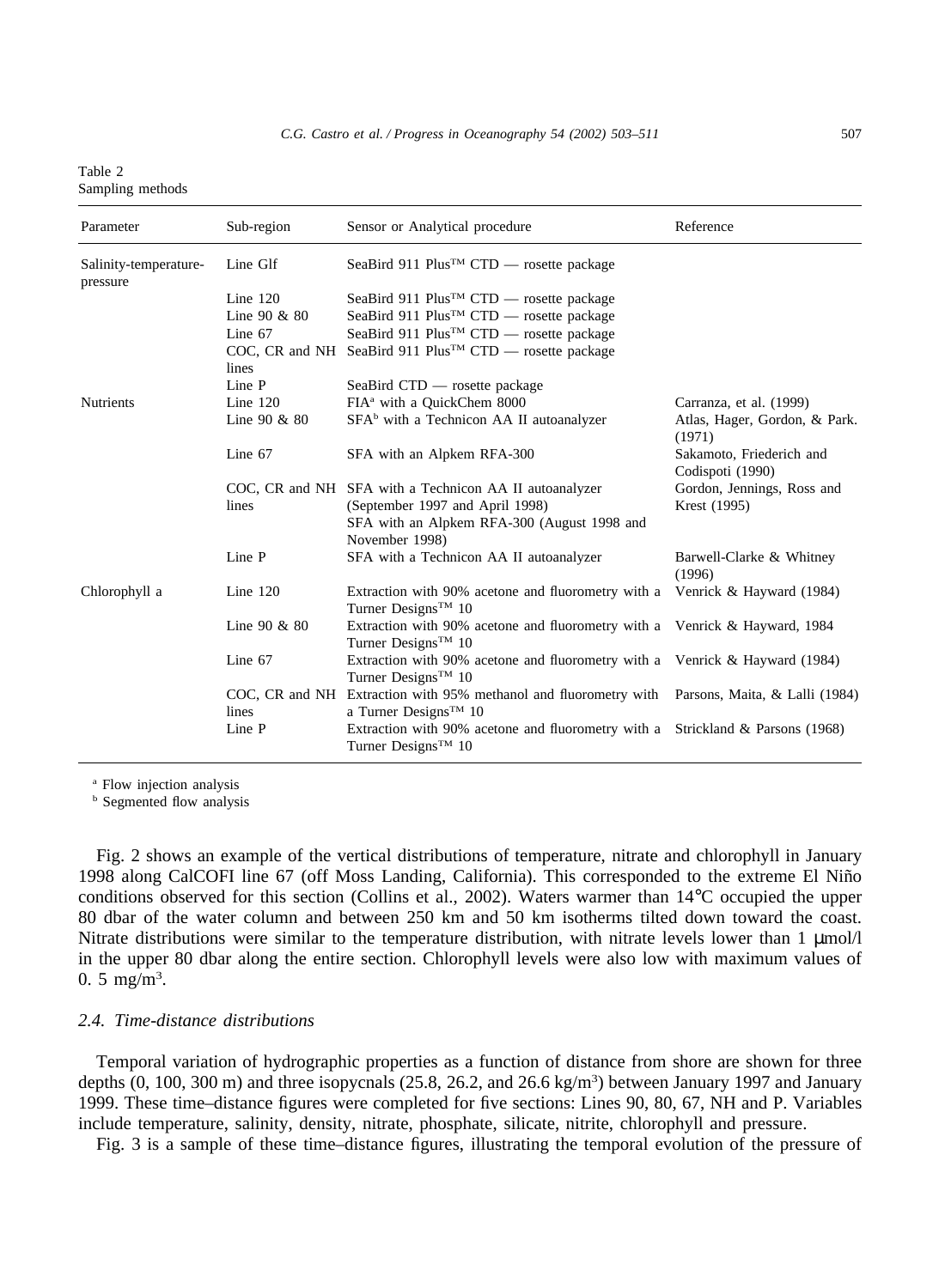

Fig. 2. Vertical sections off Moss Landing, California, for January, 1998. (a) Temperature, °C. (b) Nitrate,  $\mu$ mol/l (c) Chlorophyll,  $mg/m<sup>3</sup>$ .



Fig. 3. Temporal variability of the pressure (dbar) of the 25. 8 kg/m<sup>3</sup> isopycnal surface along CalCOFI line 67 off Moss Landing, California. Contour interval is 20 dbar.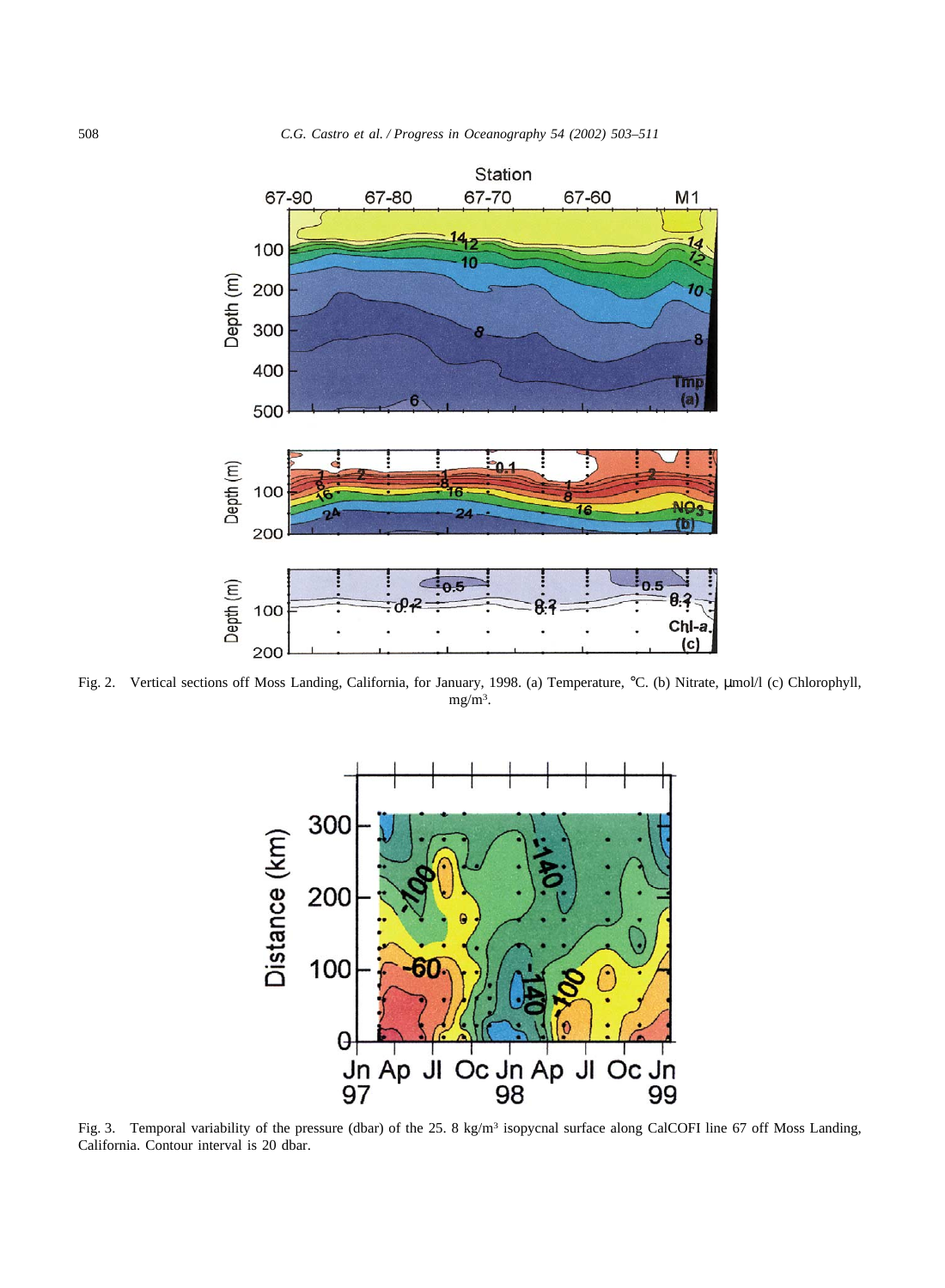the 25.8 kg/m3 isopycnal along CalCOFI line 67 off Moss Landing, CA. Greatest variability occurred within the first 100 km from shore. In January 1997 and January 1999, the 25.8 kg/m<sup>3</sup> isopycnal shoaled toward the coast to a pressure of 20 to 60 dbar. During El Niño conditions in January 1998, the onshore slope reversed, and pressures of 180 dbar were observed at the coast.

#### *2.5. Horizontal distributions*

The final section of the Atlas contains charts of horizontal distributions for January, April, and July 1998. Temperature, salinity and nitrate charts at 50 dbar as well as the geopotential thickness of the upper 500 dbar are shown. The difference between the temperature, salinity, and nitrate fields and corresponding average conditions reported by the National Oceanographic Data Center (Antonov et al., 1998; Boyer et al., 1998; Conkright et al., 1998) are also shown. For temperature and salinity, monthly average mean fields were used; but for nitrate only a seasonal average was available. Both the monthly and seasonal climatologies were given on a one-degree grid. The 50 dbar level was chosen because it was the depth of maximum temperature difference between January 1998 and the mean January climatology.

A sample chart for January 1998 is shown in Fig. 4. In January 1998, waters were warmer than normal along the entire coast (Fig. 4a). Temperature anomalies at 50 dbar (Fig. 4b) were greater than those at the sea surface (not shown). The greatest warming occurred next to the coast, exceeding 4°C in the southern California bight. Poleward flow was observed along the eastern boundary of the North Pacific between October 1997 and February 1998 (Durazo & Baumgartner; Lynn & Bograd; Collins et al.; Huyer et al.; Kosro; all this issue). Isosteres (Fig. 4c) indicated a clearly defined northward geostrophic flow along the southern California Bight within 200 km from shore. Off Moss Landing (~37°N), the core of northward geostrophic flow was located further offshore between 100 and 250 km from the coast, while at the most



Fig. 4. January 1998 distributions of (a) 50 dbar temperature, °C, (b) 50 dbar temperature anomaly, °C, and (c) 0–500 dbar steric height, m<sup>2</sup>/s<sup>-2</sup>. Anomalies were calculated using monthly averages reported by the National Oceanographic Data Center (Antonov et al., 1998).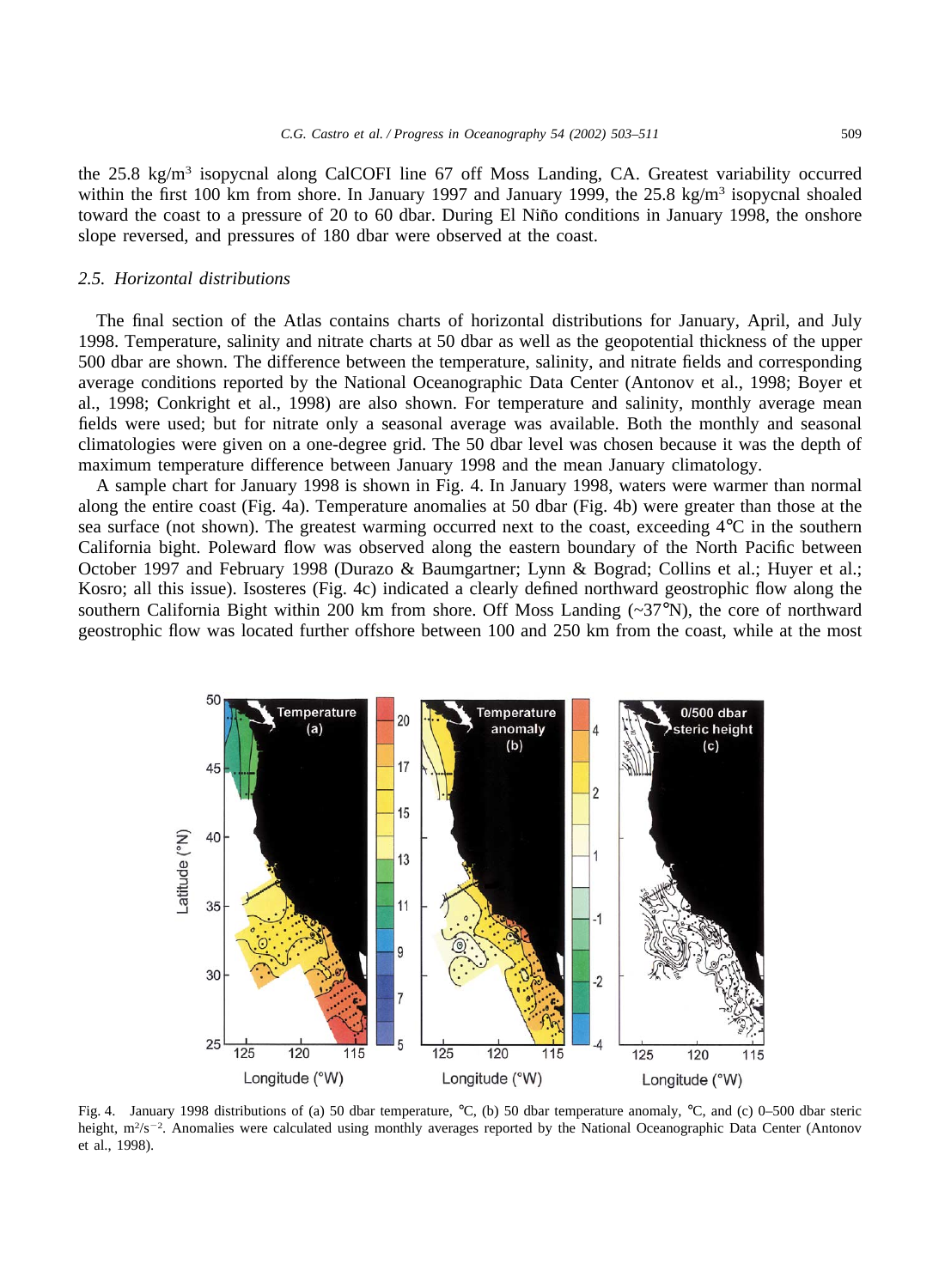northern sections, northward currents dominated along the entire NH line and to more than 200 km offshore along line P.

### **3. Discussion**

An Atlas has been assembled from available hydrographic data along the West Coast of North America to aid in the documentation of ocean conditions during the 1997–8 El Niño. Atlas fields show clearly that the region of largest El Niño variability was over the shelf-slope region, at depths normally occupied by the upper pycnocline, and extending along the entire coast. Charts of coastal anomalies were produced from a one-degree ocean climatology. The coastally trapped character of these anomalies would be better represented if a climatology with finer across shore resolution was available.

The Atlas also illustrates a number of sampling problems. There were significant spatial gaps in the horizontal distributions. For example, no sections were sampled off northern California in January 1998, and in April 1998 there were no data for Baja California. An offshore extension of hydrographic sampling in the region from central California to Oregon is needed to resolve variability within the core of the California Current. The first indication of El Niño along the eastern boundary was manifested as strong subsurface poleward flow between 200 and 500 dbar, and the chemistry of this feature was undersampled.

#### **Acknowledgements**

The efforts of masters and crews of the vessels that collected these data are acknowledged: NOAA Ship David Starr Jordan, B. O. Francisco de Ulloa, CCGS John P. Tully, NOAA Ship McArthur, R/V New Horizon, R/V Point Sur, R/V Robert Gordon Sproul, R/V Roger Revelle, R/V Wecoma, and R/V Western Flyer.

Sampling off Baja, California was a scientific contribution of the Eastern Pacific Consortium of the Interamerican Institute (IAI) for Global Change Research which was funded by CONACyT (contract numbers G0041–T9607, 4271P–T and 26653–T), by IAI (contract 017PÑ–1297), by CICESE (ship support funds), and by UABC (program 1354–336). The following agencies contributed to the collection of data off Central and Southern California: National Science Foundation (NSF), Naval Oceanographic Office, Oceanographer of the Navy, David and Lucile Packard Foundation, National Marine Fisheries Service, Monterey Bay National Marine Sanctuary, and the Coastal Studies Program of the National Oceanic and Atmospheric Administration (NOAA). Collection of data between 38°N and 45°N was part of the US GLOBEC Northeast Pacific Program and was supported by NOAA (Contract NA67RJ0151 and Grant NA860P0589) and NSF (Grants OCE–9732386 and OCE–0000733). The Ocean Climate Program of Fisheries and Oceans, Canada, supported data collection along line P.

CGC was a US National Research Council (NRC) Postdoctoral Fellow, supported by the Naval Postgraduate School (NPS) and the David and Lucile Packard Foundation. RD was also an NRC fellow, supported by NPS and the NOPP-Innovative Coastal-ocean Observing Network program, as well as by CON-ACyT and UABC sabbatical grants. Dr. Leslie Rosenfeld's critical comments helped to improve this manuscript and the Atlas.

# **References**

Antonov, J., Levitus, S., Boyer, T.P., Conkright, M., O'Brien, T., & Stephens, C. (1998). *World ocean atlas 1998 Vol. 2: Temperature of the Pacific Ocean. NOAA Atlas NESDIS 28*. 166 pp Washington, DC: US Government Printing Office.